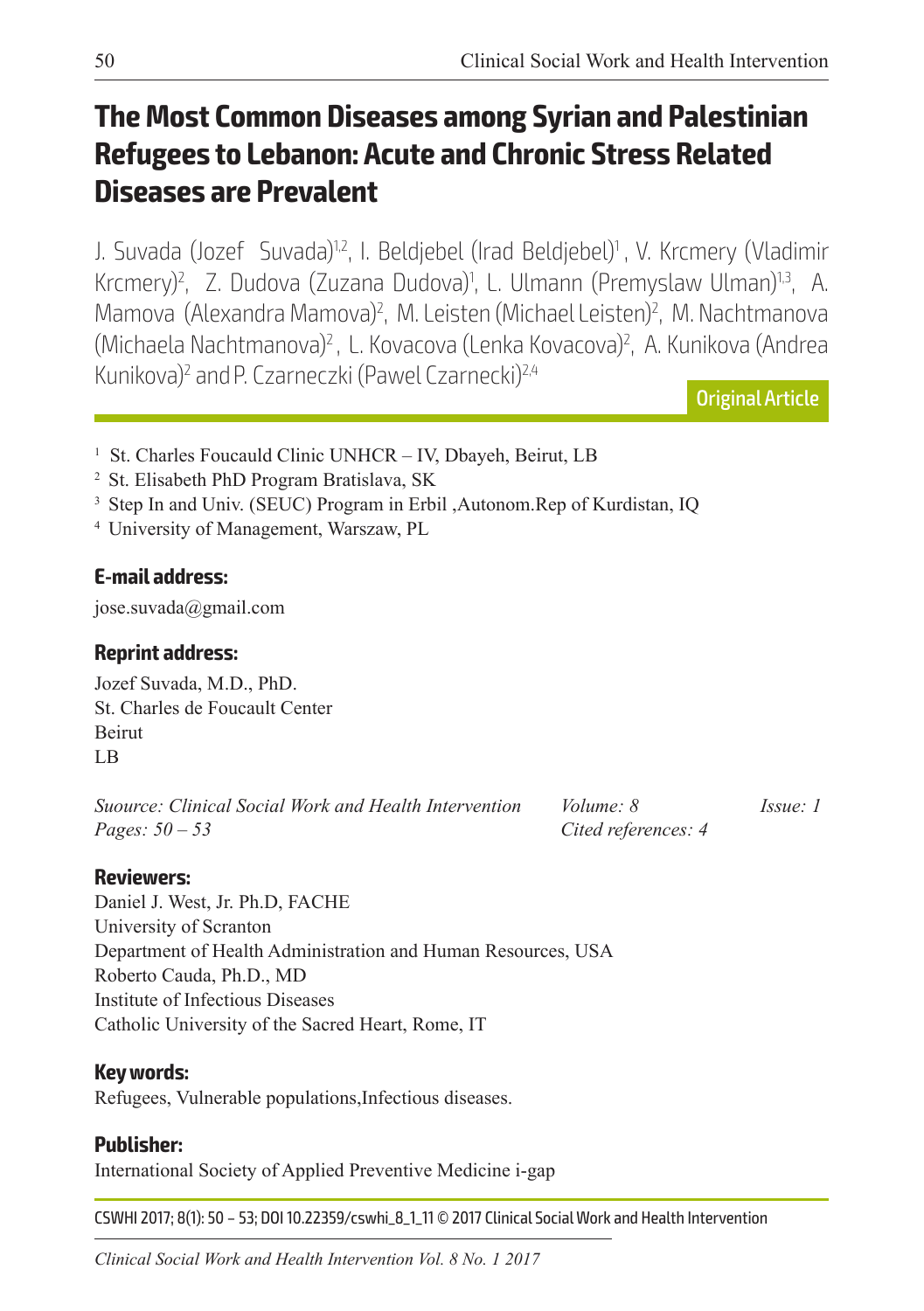#### **Abstract:**

The authors share observations on a cohort of two groups of refugees and show differences between acute and chronic stress and infectious diseases among three generations of Palestinians  $(1<sup>st</sup> Group)$  compared with Syrian, Iraqi and Afghanistan (2<sup>nd</sup> Group) refugees migrating to Lebanon. We highlight acute risk factors for these pathologies among different groups of migrants, as well.

Lifestyle factors, together with lack of public health services, preventive medicine and access to free healthcare predispose some to specific diseases such as diabetes and hypertension. Hereditary factors are sometimes important, too, as in sickle cell disease, thalassemia and glucose-6-phosphate dehydrogenase deficiency. A minority of Outpatients presented malnutrition, intestinal parasites (Enterobius, Trichuris, Strongyloides and Ascaris), filariasis, leishmaniasis, hepatitis A, B and C, tuberculosis, low immunization rate, typhoid fever, yellow fever, malaria, trachoma, syphilis, dengue fever, HIV infection, diarrheal diseases, leprosy, and other communicable diseases which represent less than 30% of all outpatient visits.

Syrian and Palestinian immigrants and refugees have arrived to Lebanon from diverse social, economic, educational, cultural and religious backgrounds for a variety of reasons: to seek work, education, economic advantage or to flee war, political upheaval or persecution or join families from which they have been separated. Many of them have arrived with inadequate resources and suffer social exclusion and inequality of healthcare access. The acute phase following immigration, particularly from the war zones is the time when health can be neglected. They come from healthcare systems that differ from traditional Western medicine, often may involve traditional remedies and health prevention is not part of daily life due to numerous reasons among immigrating families. Stress related disorders are more prevalent than communicable diseases.

#### **Conflict of interest:**

The authors whose names are listed in the title of the article certify that they have NO affiliations with or involvement in any organization or entity with any financial interest (such as honoraria; educational grants; participation in speakers' bureaus; membership, employment, consultancies, or other equity interest), or non-financial interest (such as personal or professional relationships, affiliations, knowledge or beliefs) in the subject matter or materials discussed in this manuscript.

#### **Introduction**

Syrian and Palestinian immigrants and refugees have arrived to Lebanon from diverse social, economic, educational, cultural

and religious backgrounds for a variety of reasons: to seek work, education, economic advantage or to flee war, political upheaval or persecution or to join families from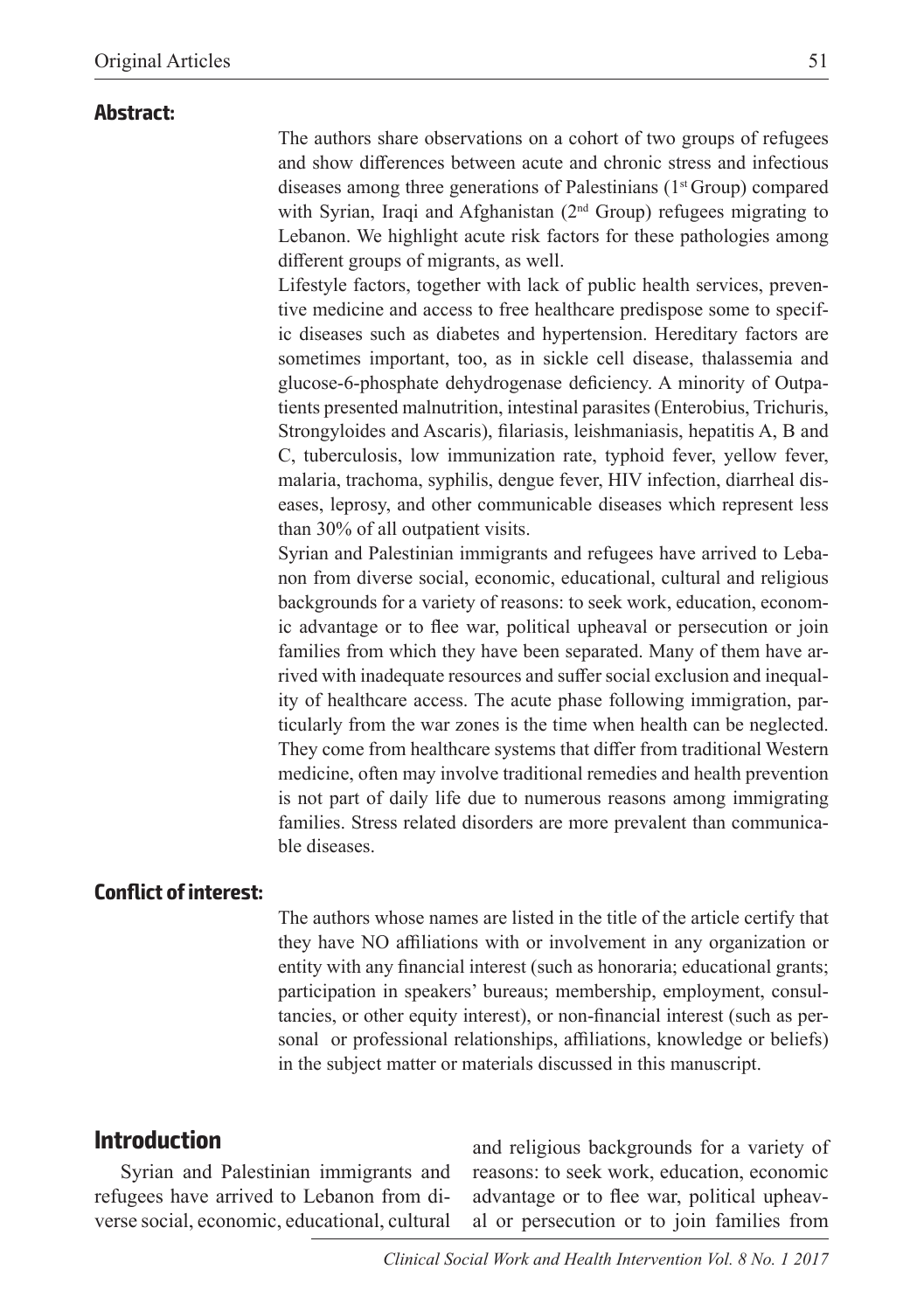whom they have been separated. Many of them have arrived with inadequate resources and suffer social exclusion and inequality of healthcare access (1-2). The acute phase following immigration, particularly from the war zones is the time when health can be neglected. Migrants come from healthcare systems that differ from traditional Western medicine, often may involve traditional remedies and health prevention is not part of daily life due to numerous reasons among immigrating families. Stress related disorders such as post-traumatic stress disorders (PTSD) are prevalent in contrast to communicable diseases: 2-3 to 1 (3-4).

## **Patients and Methods**

The St. Charles Foucauld Clinic has two Departments (OPD) and a mobile team visiting families of refugees displaced in the urban area of North Bein or reside at the UNHCR Dbayeh Camp. The population of this camp is about 10,000 and is composed of three generations of Palestinian refugees (50-60%) plus new refugees from Iraq (2012) and Syria (2014-2017). Two doctors and two nurses and full local staff (Lab Technicians, Pharmacist, etc.) offer an OPD 6 x week.

## **Results and Discussion**

As social determinants of health patients visiting our St. Charles Foucauld OPD in the UNHCR Camp presented acute phase hypertension, coronary disease, diabetes, depression, gastrointestinal problems (e.g. lactose intolerance, non-organic abdominal pain), carcinomas of the cervix, breast, colon and mouth. They also suffered from vitamin D deficiency and such social pathologies as alcoholism and substance abuse.

The second phase, *transition*, typically takes at least 5 to 8 years, with acculturation and modification of social norms, attitudes, values, behaviors and diet; bringing changes not least in the use of health-care services even if in similar ethnic regions as the Near East and Middle East. Most youth and young adults become well integrated into their communities as they adapt to the social environment in Lebanon. But, there is still remaining daily or occasional stress from family (e.g. social insecurity, no money to pay for admission into the hospital, or option to diagnose and then to treat serious diagnoses among family members as cancer, failure of the kidneys, inherited diseases or mental diseases).

The third phase, *10 or more years after arrival*, is typified by the resettled refugees presenting a variety of chronic conditions, seen at least partly as a consequence of resettlement; but in a multicultural society many have acculturated while others continue to live and often work in their own communities. In our work, we share observations from a 5 years treated cohort of refugees and we show differences between acute and chronic stress, and infectious diseases among immigrants from Palestine and Syria to Lebanon; and we highlight risk factors for these conditions among different age groups, as well.

## **Conclusions**

PTSD and other stress related disorders are common in migrant and refugee population and aggravate such chronic conditions as asthma, cardiovascular diseases, diabetes, psychological and psychiatric disorders. Despite the fact that the majority of refugees in Lebanon originated from Syria, Iraq and Afghanistan, all war zones, infectious diseases are rare. Chronic diseases and conditions worsened by stress, hypertension, coronary heart disease, diabetes and asthma, should be screened as well as infectious diseases.